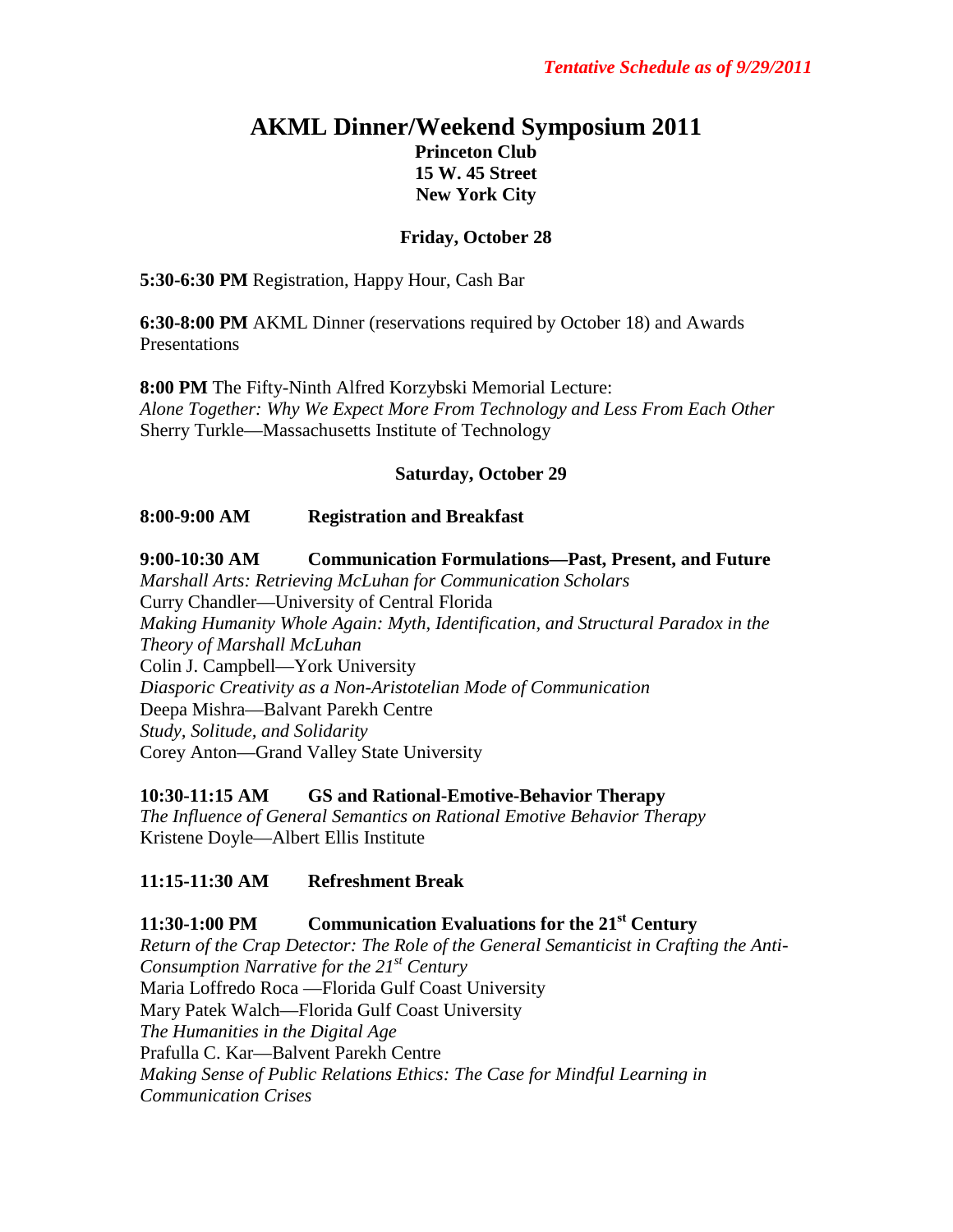Jonathan Slater—SUNY Plattsburgh

### **1:00 PM-2:30 PM Lunch**

### **2:30-4:00 PM Out-of-the-Box Abstracting**

*Window-view* Devkumar Trivedi—Balvant Parekh Centre *Abstracting in a Hyper-Mediated Environment: Fiction Depersonalization Syndrome* David Zweig—Writer, lecturer, and musician *Transmedia Relations: Social Media, Self-broadcasting and Internet Projects* Aimee Davison, New media producer and social marketer *The Canvas is Not the Territory* Dominic Heffer

## **4:00-4:45 PM Korzybski's Legacy**

*Korzybski's Legacy: What Is It? How Do We Carry It On?* Bruce I. Kodish—Independent scholar

### **4:45-5:00 PM Refreshment Break**

### **5:00-6:30 PM Communication Mindsets: GS Singing and Writing "Primers"**

*Semantically Shaping the Twenty-First Mindset with Song: Aloneness Embedded Through Musical Residue* Susan L. Cook—Metropolitan State College of Denver Karen R.Krupar—Metropolitan State College of Denver *Reflections on Writing in the Twenty-first Century and GS Strategies for Teaching It* Philip Vassallo—Writing program designer and teacher *Teaching Writing Through General Semantics and General Semantics Through Writing—A Stylistic Approach* Richard Fiordo—University of North Dakota

### **Sunday, October 30**

#### **8:00 AM-9:00 AM Breakfast**

#### **9:00-10:30 AM Senior Scholars, New Scholars**

*Alfred Korzybski/Lancelot Law Whyte: A Meeting of Minds....And a Challenge* Hillel Schiller—Independent scholar *Vision in Motion; Seeing the World on the Objective Level* Lloyd Gilden—Lifwynn Foundation for Social Research *Korzybski Goes to College: General Semantics and Interdisciplinary Education* Blake Seidenshaw—Columbia University Teachers College Chris Moffett—Columbia University Teachers College Victoria Netanus—Columbia University Teachers College David Backer—Columbia University Teachers College